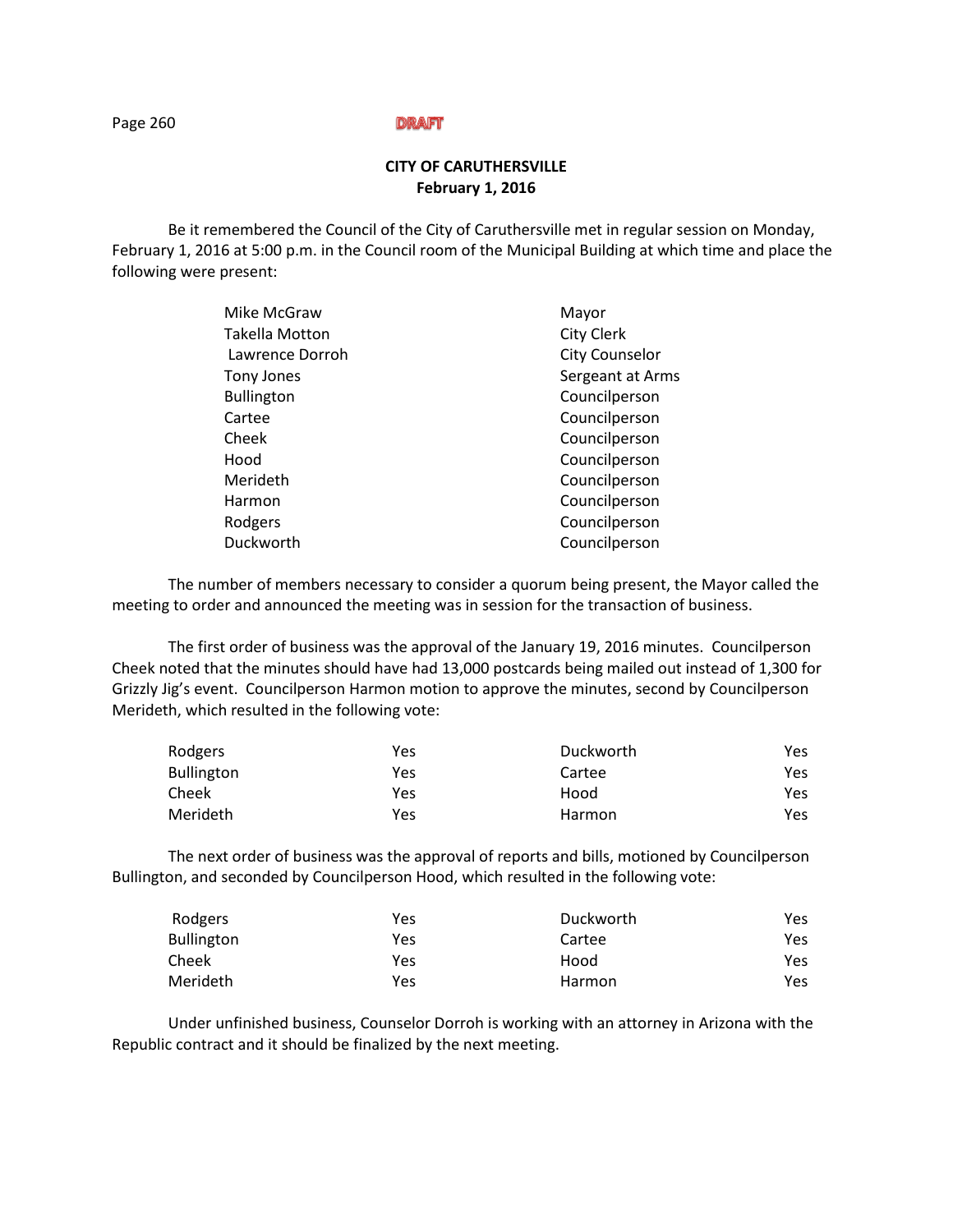Councilperson Bullington wanted to know what we should tell people who had something they wanted to set out. If a person has something other than regular trash, they can put it out, but if they want it to be picked up in a timely manner it's best to call City Hall to let it be known. Councilperson Harmon commended Terry and the Street Department crew for doing such an excellent job with the snow removal equipment during the winter storm.

Christy Mercer representing a group of stakeholders, with the Promise Zone Initiative, gave a presentation of a program looking to uplift poverty stricken areas. Pemiscot County is one of the counties being targeted; it has the highest poverty level at 29.6 % among the counties being considered, with Caruthersville being at 34% with its residents living in poverty. The Promise Zone is a program that the Obama Administration has implemented to work with communities to create jobs, increase economic security, expand educational opportunities, increase access to quality, affordable housing, and improve public safety. If selected, the federal government will partner to help the Promise Zones access the resources and expertise they need. If a municipality wanted to be considered they would have to submit a letter of cooperation agreeing to be in the Promise Zone. If a community was working on a project already, for example, and the project fitted into the criteria, they could possibly get the funding to help with the project. Strike Force is another program that builds partnerships to address poverty, in which its focus is on projects that enhances the community. Missouri has just recently been included for the Strike Force program. Councilperson Cartee motion to submit a letter for the Promise Zone Initiative, second by Councilperson Duckworth, which passed unanimously.

The Mayor reported that there are more trees that needed to be cut down, Lincoln has one at \$1200, Bushey \$650, and Beckwith at \$700. After discussion of the last cuttings it was decided upon to table the ROW, in regards to any extras outside of the regular draws.

The specifications for the roof on the building on West  $13<sup>th</sup>$  St. will be submitted by the Mayor, and Counselor Lawrence will be drawing up a contract for Frazier Roofing. The Magnolia Project is continuing and Terry Rushing is working on the new subdivision plans.

Tony Jones reported on the end of the year statistics; 54,000 log entries at the county level with 28,000 calls being for service, this does not include people contacting the city police.

Nick Cartee reported that there were 21 dogs and 4 cats at the shelter. In the past there has been talk of adoption, but the rescue effort has proven to be effective. Rick Moyers has been working with Tammy Wyman at the Portageville shelter in conjunction with the Department of Agriculture. The only cost is the food, there will be nine dogs going out tomorrow to Portageville and from there they will be placed on the rescue site. Moyers stated that there has been a decrease in the euthanization as a result of this rescue effort.

There was only one fire call between January 31 and February 1, 2016 on  $10^{th}$  St. for a gas leak, requested by Liberty Utilities. The training for the month of January was Crude Oil by Railcars. Got a letter from the state on Public Safety, application was made for a grant for two radios and the Fire department received one.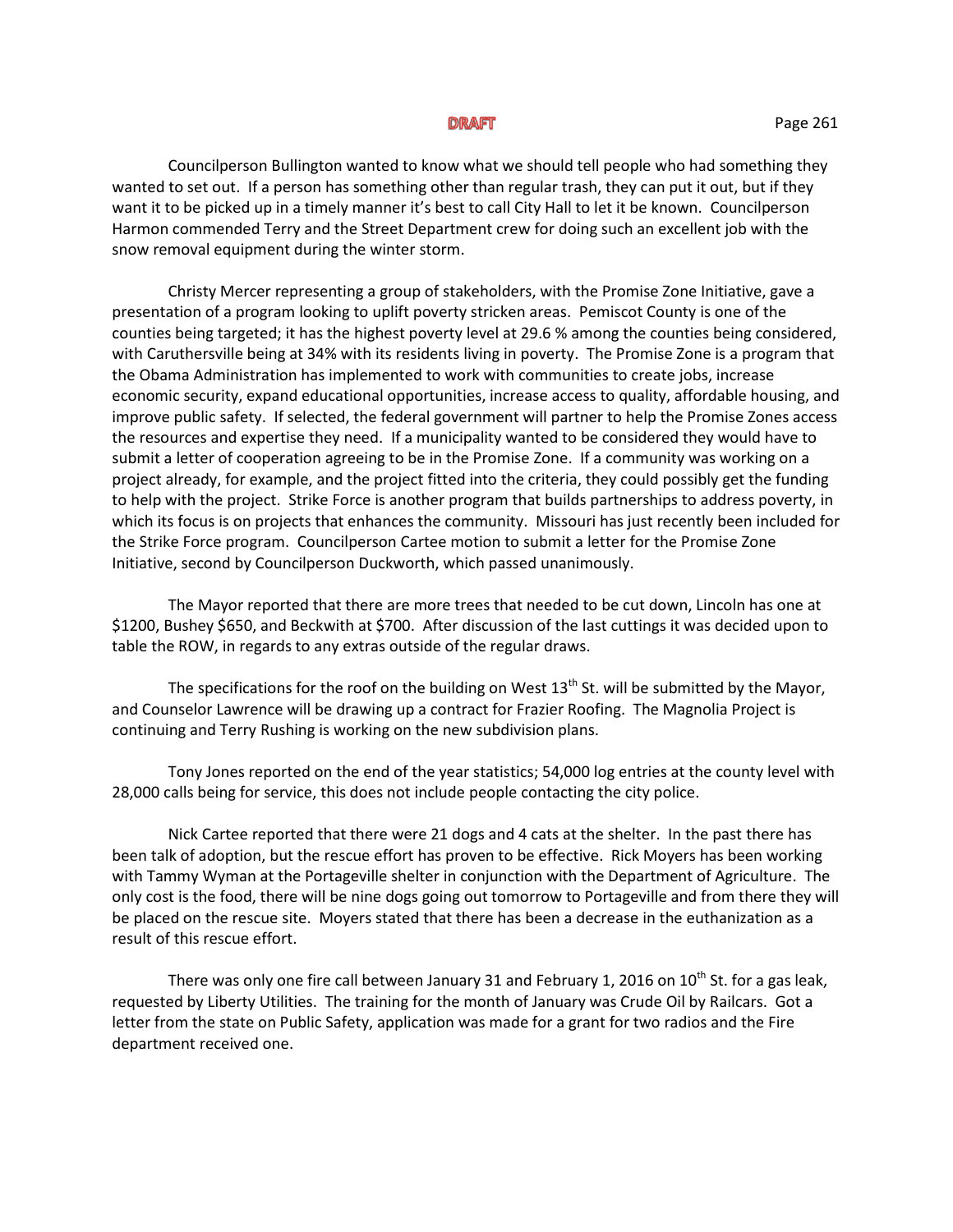## Page 262

Richard Lee reported for Water & Sewer, caustic soda was used to raise the ph in the water. The room was not designed for caustic it was designed for lime which does not require a lot of heat. The heaters don't put out enough heat to heat the room. Right now the heaters put out 5kw and can be raised another 15kw at a cost of \$3,925.19. It was recommended that the cost be taken out of the Plant Upgrades Budget. Councilperson Merideth motion to accept the proposal, second by Councilperson Duckworth, which resulted in the following vote:

| Rodgers           | Yes | Duckworth | Yes |
|-------------------|-----|-----------|-----|
| <b>Bullington</b> | Yes | Cartee    | Yes |
| Cheek             | Yes | Hood      | Yes |
| Merideth          | Yes | Harmon    | Yes |

The Waste Water Plant grit chamber has a pump that has been damaged. The generator came on but the switch over system with Ameren failed to come on during the winter storm. The pump usually runs constantly, but the system evidently shut down with the loss of power causing the pump to freeze and bust. Richard talked with MOPERM and a claim can be filed, with the deductible being \$2,500. The estimated cost for the pump is \$6,290.85. Councilperson Bullington motion to pay for the pump out of the Plant Upgrades Budget, second by Councilperson Hood, which resulted in the following vote:

| Rodgers           | Yes | Duckworth | Yes |
|-------------------|-----|-----------|-----|
| <b>Bullington</b> | Yes | Cartee    | Yes |
| Cheek             | Yes | Hood      | Yes |
| Merideth          | Yes | Harmon    | Yes |

Councilperson Harmon inquired as to how this occurrence could be prevented in the future. Richard stated that there was a SCADA System that could be put on any type of equipment that would call to let them know that there's a problem. This would be a good investment for the future. Richard stated the SCEAP \$50,000/\$10,000 matching grant for the Waste Water System resolution needed to be voted on in order to get the project underway. Councilperson Cartee made motion to approve the resolution authorizing the filing of application with the Missouri Department of Natural Resources, State Revolving Fund Program for loans under the Missouri Clean Water Law. Councilperson Hood second the motion, which resulted in the following vote:

| Rodgers           | Yes | Duckworth | Yes |
|-------------------|-----|-----------|-----|
| <b>Bullington</b> | Yes | Cartee    | Yes |
| Cheek             | Yes | Hood      | Yes |
| Merideth          | Yes | Harmon    | Yes |

The Council was concern if the grant was for engineering purposes are for actually work being done. Richard stated that it was for actual work for the waste water system that could possibly be for cameras to check systems or infiltration problems could be addressed. There is a list of things that could fall under the criteria for the grant and is not limited to the existing systems. Richard also made mention of three rotors that have gone out and one that is on its' way of failing, which have already been budgeted for. John Chittenden will draw up the specifications and prepare bids for the floating devices for the oxidation ditches project. Councilperson Merideth made motion to accept John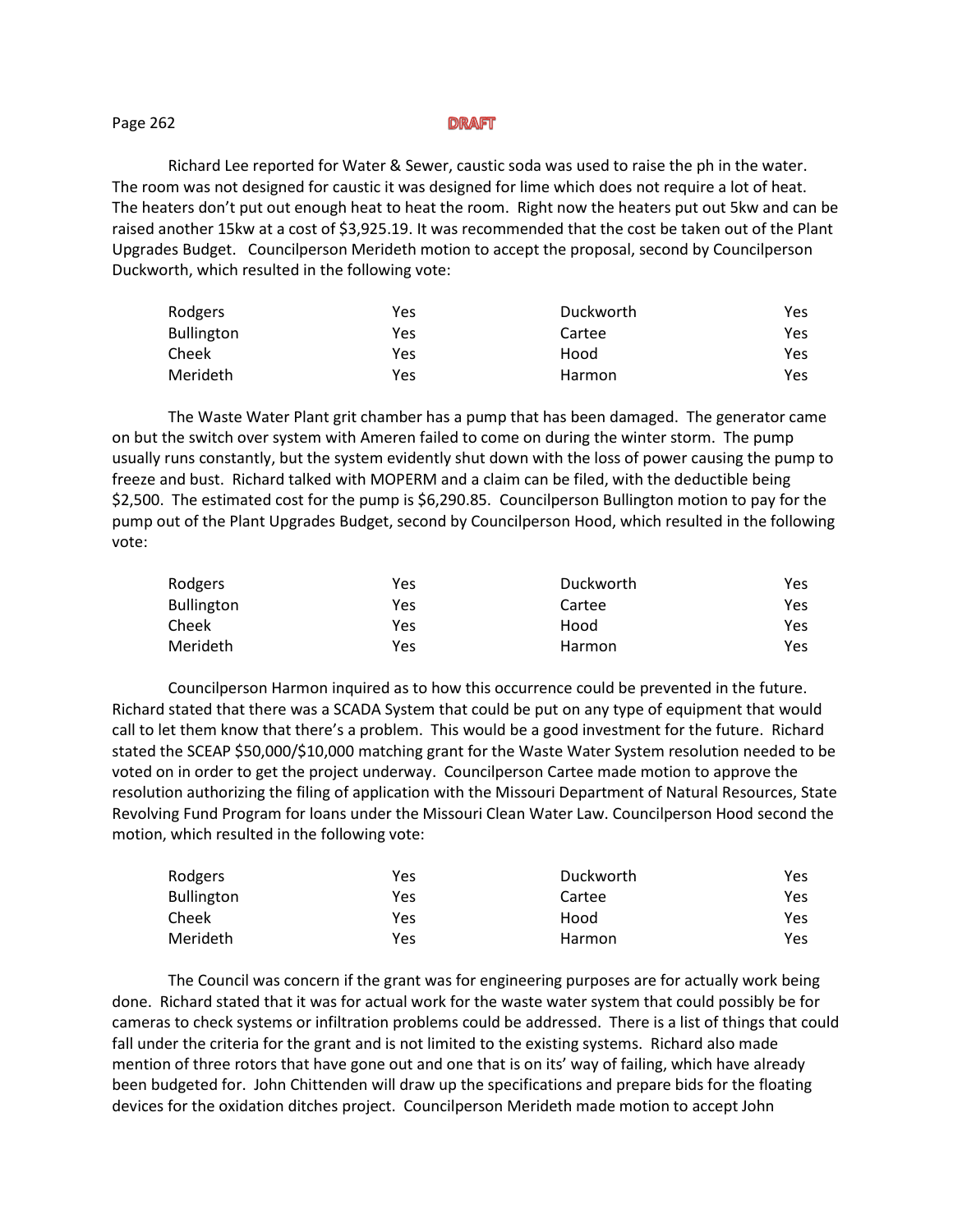Chittenden as the engineer for the project, second by Councilperson Bullington, which resulted in the following vote:

| Rodgers           | Yes | Duckworth | Yes |
|-------------------|-----|-----------|-----|
| <b>Bullington</b> | Yes | Cartee    | Yes |
| Cheek             | Yes | Hood      | Yes |
| Merideth          | Yes | Harmon    | Yes |

Councilperson Merideth inquired about the catwalks aforementioned, Richard stated that with the floating devices it would eliminate the catwalks. Some of the cost could possibly be offset by the grant, Chittenden would know if this is possible.

Councilperson Rodgers reported for Street & Sanitation, cleanup of limbs and debris has continued and the riverfront was cleaned up by the clearing of drift wood. The street breaks throughout the city have been filled with base rock. The culverts on Magnolia were cleaned out by using the rod machine. There was assistance with the closing of the street break after a water line was installed across Madison. The main focus of the street sweeper has been around the riverfront. The crew cleared the roadways, city parking lots, and most of the streets during the winter storm. The small one ton truck has been out of operation for about three weeks, and should be in operation in the next couple of days. The crew has also started filling potholes throughout the city.

Councilperson Rodgers was concerned about the lack of progress of the Adams Drainage Project. The Mayor stated that he would contact Chittenden to see what was going on. Rodgers also inquired about the B & H Recycling business that is in operation on East  $9^{th}$  St. She wanted to know if there were any stipulations in place for their operation of business. Terry stated that the Planning and Zoning Committee would make recommendation to the Council as to whether or not the business could be in operation.

Terry Rushing reported that he wanted to start on the Street Paving Project which has been budgeted for \$250,000, and asked if Council wanted John Chittenden as engineer. Councilperson Cartee motion to accept John Chittenden as the engineer for the project, second by Councilperson Harmon, which resulted in the following vote:

| Rodgers           | Yes | Duckworth     | Yes |
|-------------------|-----|---------------|-----|
| <b>Bullington</b> | Yes | Cartee        | Yes |
| Cheek             | Yes | Hood          | Yes |
| Merideth          | Yes | <b>Harmon</b> | Yes |

Terry also reported issuance of four notices of abate nuisances, two he marked as a junk yard in a residential area. There was a resident on W.  $5<sup>th</sup>$  St. complaining of not having hot water, which has gone on for three weeks. There is also a resident on E.  $9<sup>th</sup>$  St. with a sewer problem. Six building permits have been issued, the fence at the cemetery will be put up as soon as it gets in, and the contract with Fleetmatics need to be canceled for the GPS system that hasn't been actively in use, costing \$16,000 to \$18,000 a year for about four to five years.